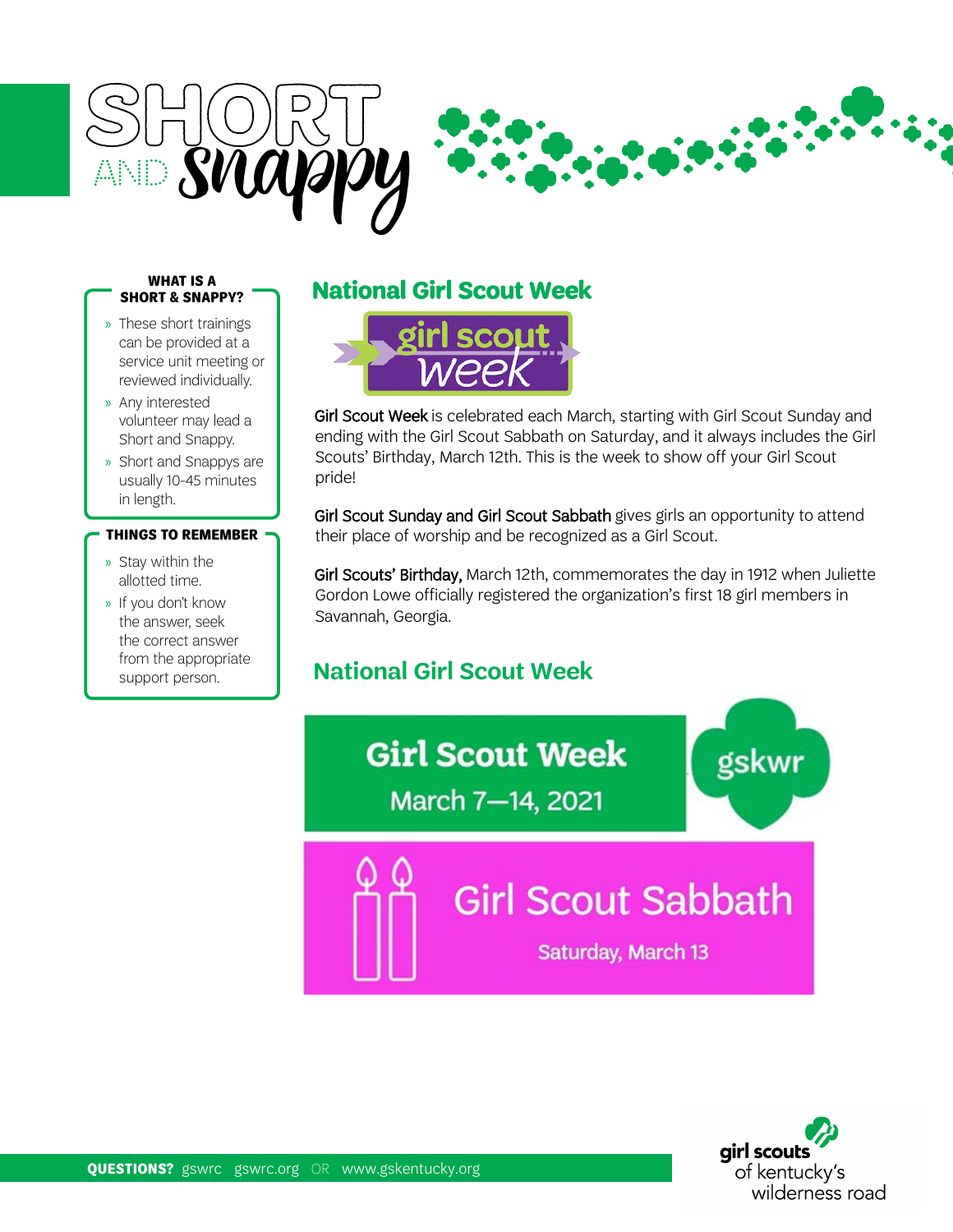

Girl Scout Week has a day dedicated to the Girl Scout Sunday/Sabbath, serving the community, Girl Scout Birthday, serving the environment, the outdoors, Girl Scouting around the World and serving family/ friends. Below you will find different ideas on how to celebrate each of these days during Girl Scout week.

Girl Scout Sunday and Girl Scout Sabbath is the perfect time to honor one's faith. This gives girls an opportunity to attend their place of worship and be recognized as Girl Scouts.

- $\triangleright$  Take part in a religious service.
- $\triangleright$  Say or sing a grace at a meal.
- Do a good deed for someone.
- Learn about a faith tradition that is different from your own.
- Wear your Girl Scout uniform to your place of worship.
- $\triangleright$  Print a special Girl Scout Sunday/Sabbath bulletin insert for your place of worship.

 $\triangleright$  If a place of worship is the troop's sponsor, girls may perform a service, such as door greeter or facilitating a flag ceremony.

 $\triangleright$  For troops that meet regularly at a religious facility you may want to have a reception after services. You can even serve GS cookies and punch!

 $\triangleright$  Share pictures on your activities with the Council.

 $\triangleright$  If you're a Girl Scout in a faith-based community, we encourage you to check out the My Promise, My Faith pins that girls can earn! These awards complement existing religious recognitions and allow girls to further strengthen the connection between their faith and Girl Scouts.

## Sample Church Bulletin:



Girl Scouts of Ky's Wilderness Road (GSWRO) on scouss of sy syntemes road (syntems)<br>is dedicated to providing all girls a pre-<br>mier Girl Scout Leadership Experience.<br>Today's Girl Scouting helps girls devel-<br>op strong values, leadership skills, so-<br>cial conscience an notential and self worth

#### **Girl Scouts and Faith**

**Girl's Couts and Falth I**<br> **Girl's Couting is based on**<br>
the Girl Scout Promise and Law. The<br>
Girl Scout Law includes many of the Sint<br>
Scirling in the principles and values common to most<br>
faths. Thus, while a secular or

**Girl Scouts of Kentucky's Wilderness Road** 1,800.475.2621 www.gskentucky.org



**TO CETHER THERE** 

Girl Scouts' ToGetHerThere Campaign is taking bold steps to rally our communities, our<br>state and the nation around a single cause:<br>create gender-balanced leadership in one<br>generation. But we need your help! We need<br>your participation , so that the girl in your lif ing bold steps to rally our communities, our this generation of girls. Your fnancial suppo<br>will help get her there...and we'll all succeed!



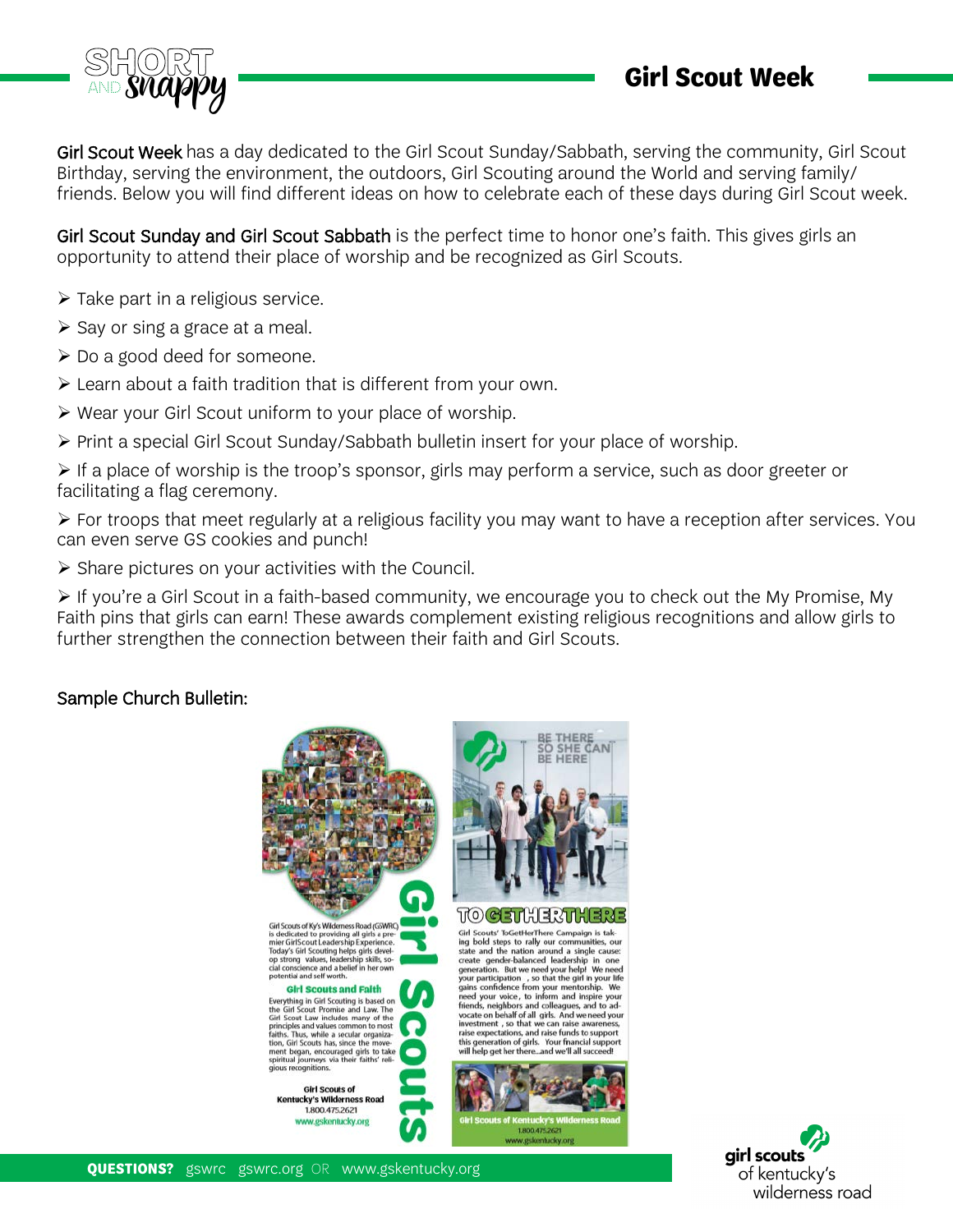

Girl Scouts' Birthday is the perfect time to celebrate your sister Girl Scouts, the tradition of Girl Scouting and your favorite things about Girl Scouts.

- $\triangleright$  Host your own Girl Scout Birthday party! Celebrate with birthday cake, party games, and more. Invite your sister Girl Scouts and friends who are not yet Girl Scouts. Ask all your guests to bring a birthday gift to donate to a local charity. A coloring sheet can be found at the end of the packet.
- $\triangleright$  Do an investiture/re-investiture ceremony
- $\triangleright$  Do a Girl Scout Day Proclamation with your City Hall
- Do a good turn/service project
- $\triangleright$  Create a PSA about why you love Girl Scouting and share it!
- $\triangleright$  Bake the original Girl Scout cookie recipe, which can be found below:



 Wear your Girl Scout uniform to school to celebrate your Girl Scout sisterhood. Today, over 3.2 million girls and adults are active Girl Scout members. And over 50 million women are Girl Scout alumnae. In honor of the Girl Scout Birthday, take a moment to recognize and celebrate all that Girl Scouts of the USA has done for the local communities across the country!

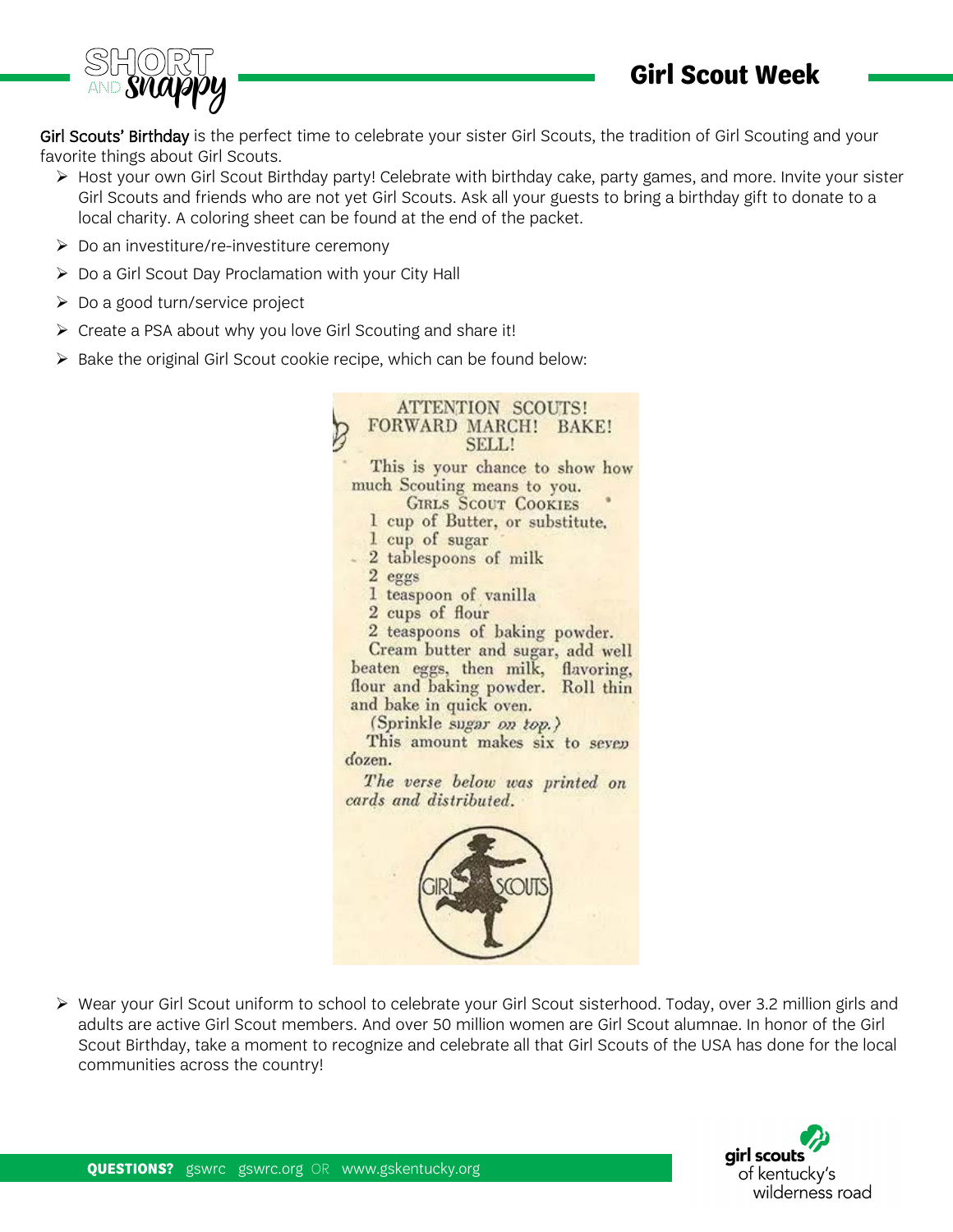

# **Girl Scout Week**

## A day dedicated to… serving the community.

- $\triangleright$  Create your own small service project.
- $\triangleright$  Work on a journey and do a Take Action project.
- Consider serving food or donating clothes or hygiene products to a local shelter.
- $\triangleright$  Give back to your troop's meeting location with a cleanup or beautification project.
- $\triangleright$  Volunteer to read books with children at a local library.
- ▶ Collect items to donate to the local animal rescue or animal shelter.
- $\triangleright$  Take a tour of your community.

### A day dedicated to… serving the environment.

- $\triangleright$  Clean up a local park or outdoor space.
- $\triangleright$  Start an educational campaign to teach others about your local recycling facilities.
- $\triangleright$  Research energy saving tips.
- $\triangleright$  Beautify an area of your home or community.
- $\triangleright$  Learn more about nature by going on a nature hike.
- $\triangleright$  Work on the "It's Your Planet- Live It" Journey
- $\triangleright$  Visit one of the council owned camps.
- $\triangleright$  Make something out of recycled material s.

### A day dedicated to… the outdoors.

- $\triangleright$  Play field games, go geocaching, or enjoy a hike!
- $\triangleright$  Create an edible fire.
- $\triangleright$  Make an outdoor swap.
- $\triangleright$  Eat more s'mores.
- $\triangleright$  Make outdoor art.
- $\triangleright$  Make a fire starter.
- $\triangleright$  Plan an outdoor clean up!

## A day dedicated to… Girl Scouting Around the World

- $\triangleright$  Learn what WAGGGS is.
- $\triangleright$  Make a collage of all the places you wish to visit.
- $\triangleright$  Plan a game from another country.
- $\triangleright$  Learn about Girl Guides across the globe.
- $\triangleright$  Sample food from another country.
- $\triangleright$  Do a craft from another country.
- $\triangleright$  Make a Thinking Day swap.
- $\triangleright$  Learn about the World Centers.
- $\triangleright$  Find a Girl Scout pen pal from anot her count r y .

### A day dedicated to… serving family and friends.

- $\triangleright$  Help by doing a chore in your home.
- $\triangleright$  Do something nice for a sibling.
- $\triangleright$  Write a note or a letter to a friend to let her know you appreciate them.
- $\triangleright$  Make a special gift for a parent, guardian, or friend.
- $\triangleright$  Do something special for your pet-like take your dog for a walk or make your cat a new toy.
- $\triangleright$  Make and send a postcard to a friend or family member.
- $\triangleright$  Make a friendship bracelet for someone special.